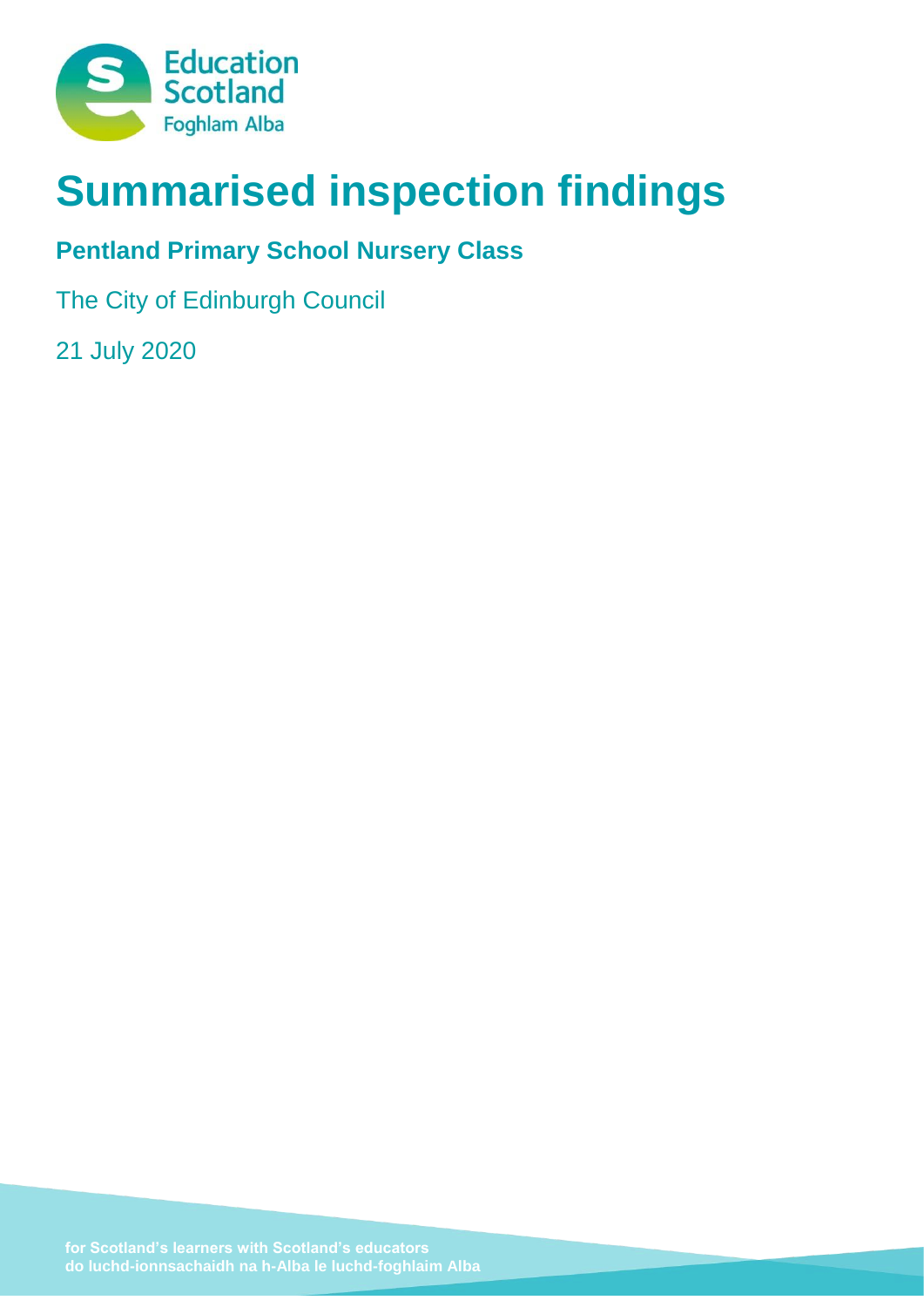### Key contextual information

Pentland nursery class is based in Pentland Primary School. At the time of the inspection, 94 children aged three to five attended the nursery, 48 in the morning and 46 in the afternoon. The nursery is based in a large playroom with access to an outdoor area. The nursery is led by the senior leadership team of the primary school.

#### **1.3 Leadership of change good**

This indicator focuses on working together at all levels to develop a shared vision for change and improvement which reflects the context of the setting within its community. Planning for continuous improvement change should be evidence-based and clearly linked to strong self-evaluation. Senior leaders should ensure that the pace of change is well judged and appropriate to have a positive impact on outcomes for children. The themes are:

 $\blacksquare$  developing a shared vision, values and aims relevant to the setting and its community  $\blacksquare$  strategic planning for continuous improvement

 $\blacksquare$  implementing improvement and change

**n** Senior leaders, along with children, parents and practitioners recently reviewed the nursery's vision, values and aims. These are appropriate and are evidenced in practice, for example, practitioners show respect for all children. Practitioners should continue to review and refresh the vision, values and aims regularly with all stakeholders so they remain current and helpful.

 $\blacksquare$  Leaders provide effective leadership of change in the nursery. Leaders continually challenge, encourage and support practitioners to strive for continuous improvement. The team shares a very clear set of improvement priorities. They show strong commitment to improving outcomes for children in close partnership with families. It will be important that the senior leadership team have a clear strategic overview of the nursery improvement journey. Practitioners have developed a comprehensive improvement plan, which includes relevant key priorities to continue to improve the nursery. For example, practitioners have identified the need to continue to develop their knowledge of children's schemas. Parents' suggestions for improvement have resulted in positive changes in the nursery, such as a more effective process for storing children's personal belongings in the cloakroom. Practitioners consult children regularly about improving the nursery, for example, on the purchase of new resources.

**n** Across the nursery, there is a strong commitment to shared professional learning. Leaders and practitioners share the strong learning culture in the nursery across the cluster and the local authority. As a team, practitioners and leaders are reflective and strive to improve learning outcomes for children. Practitioners have undertaken a range of high-quality professional learning to support their leadership roles. As practitioners develop these roles over time, leaders should monitor the impact in supporting continuous improvement. Practitioners should develop opportunities for children to undertake leadership responsibilities for key aspects of the setting.

**n** In planning for improvement, leaders and practitioners make very good use of research about children's wellbeing. Practitioners lead different areas within the nursery according to their interests, strengths and the needs of the children. This is one of the key priorities in their improvement plan. Practitioners collaborate to take forward shared initiatives effectively. They also support aspects of school improvement, including the development of block play in P1. This is at an early stage of development.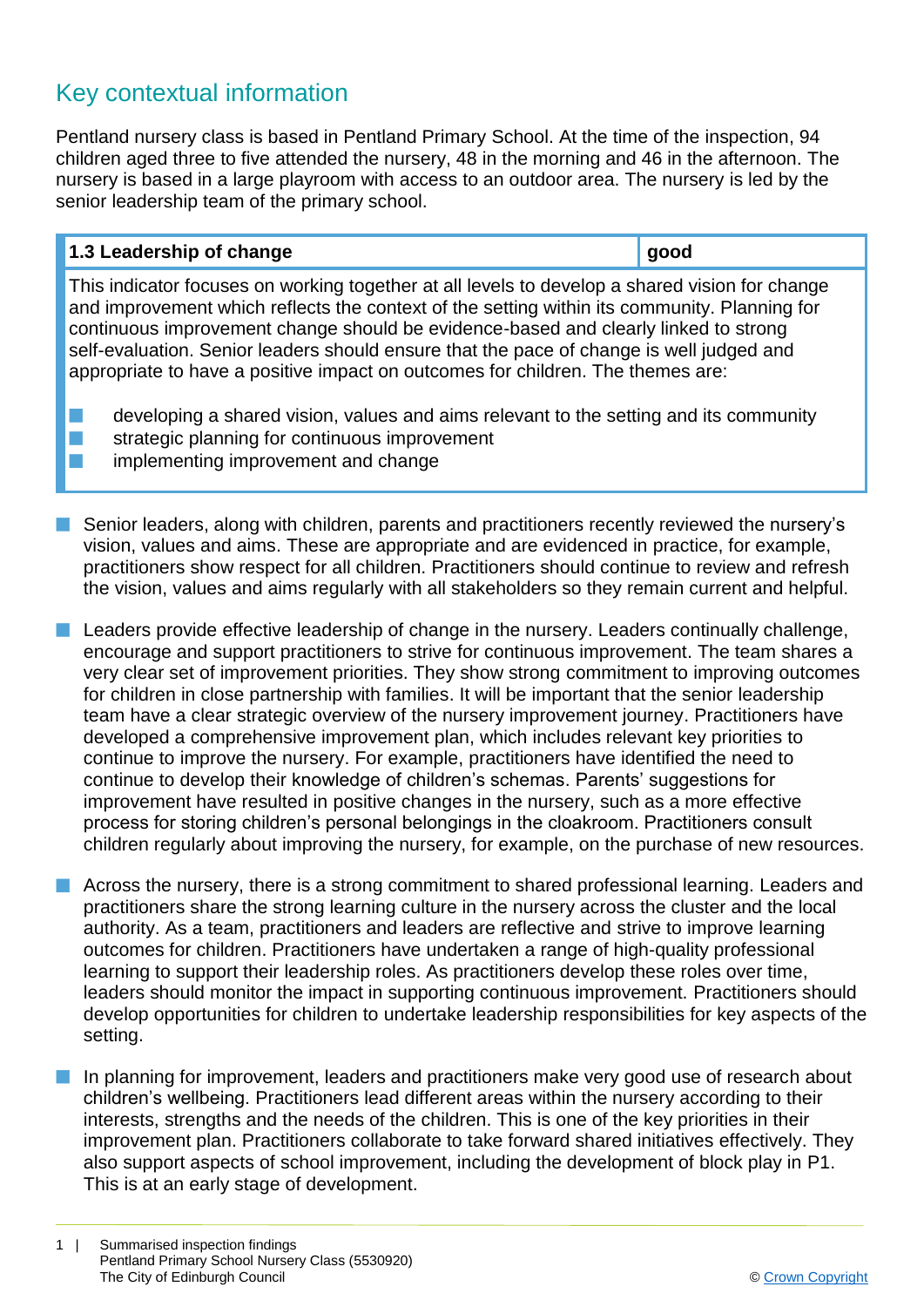**n** Leaders and practitioners engage in a broad range of self-evaluation and reflective activities. They should continue to gather evidence from all stakeholders using national guidance, 'How good is our early learning and childcare?' Practitioners should continue to have a key focus on continuing to improve the quality of learning and teaching. This should help practitioners to reflect on what they are doing well and what they could review and improve. They should also continue to develop their use of self-evaluation to promote increasing challenge and depth in learning.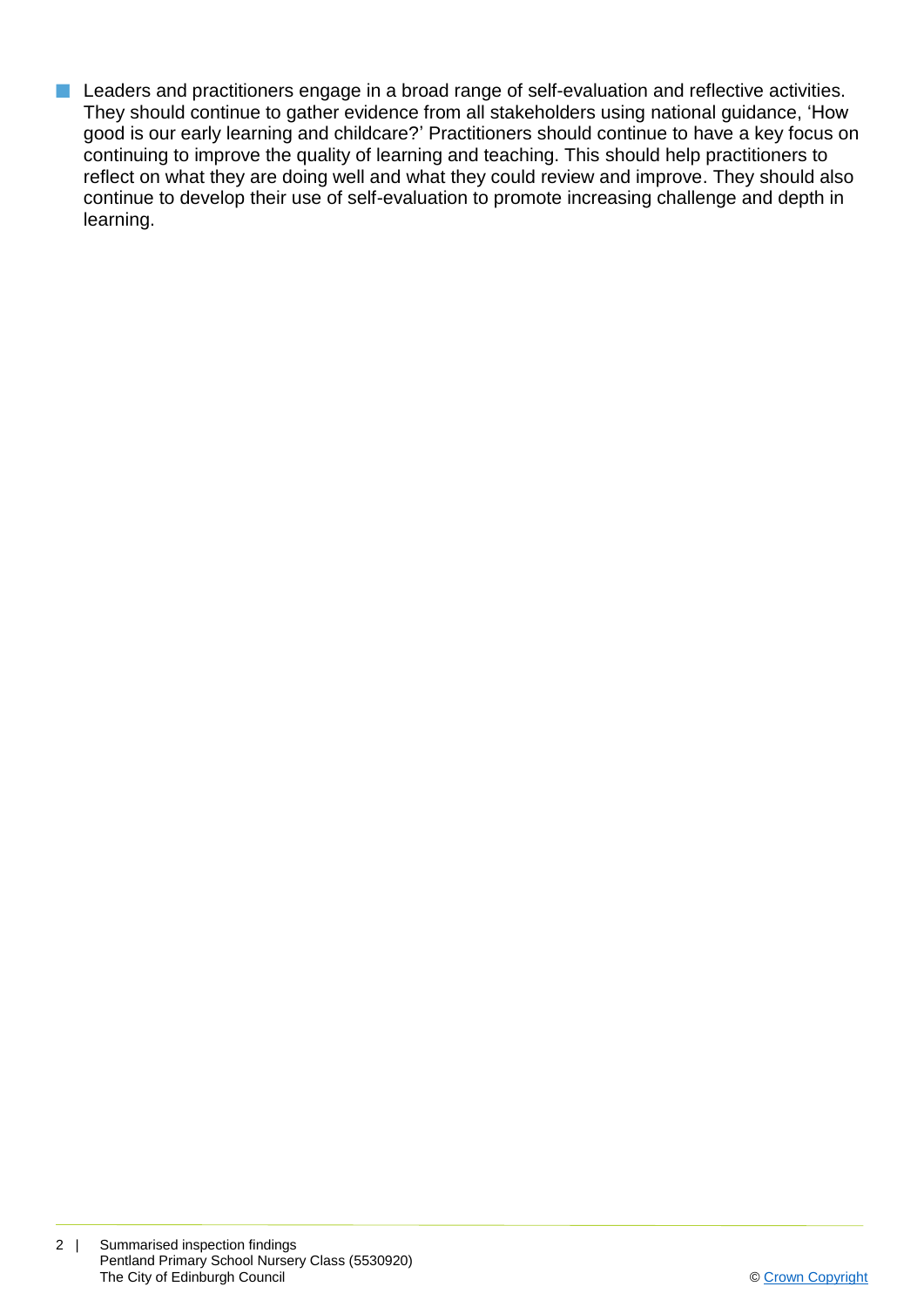| 2.3 Learning, teaching and assessment                                                                                                                                                                                                                                                                                                                                                                                                                               | good |
|---------------------------------------------------------------------------------------------------------------------------------------------------------------------------------------------------------------------------------------------------------------------------------------------------------------------------------------------------------------------------------------------------------------------------------------------------------------------|------|
| This indicator focuses on ensuring high quality learning experience for young children. It<br>highlights the importance of a very good understanding of child development and early learning<br>pedagogy. Effective use is made of observation to inform future learning and identify the<br>progress made. Children are involved in planning for their own learning. Together these ensure<br>children's successes and achievements are maximised. The themes are: |      |
| learning and engagement<br>quality of interactions                                                                                                                                                                                                                                                                                                                                                                                                                  |      |
| effective use of assessment                                                                                                                                                                                                                                                                                                                                                                                                                                         |      |

- planning, tracking and monitoring
- **n** Practitioners provide a calm, welcoming and nurturing environment, where children are keen to explore and learn through play. They have established very positive relationships with children and their families. As a result, children feel safe and settled in the nursery class. Most children demonstrate good levels of engagement and are able to sustain their play. Practitioners give children full autonomy to lead their own learning and the majority respond well to this opportunity. Children value the space and time to follow their own interests. A minority of children require more adult direction and support to engage in purposeful play.
- **n** Practitioners have created an enabling learning environment, which supports children's curiosity, inquiry and creativity. Children are benefitting from exploring an increasing level of natural and open-ended resources. They use these resources in different ways, such as inventing their own role-play and creating their own models with sticks and playdough. Children would benefit from access to a greater range of resources within different areas of the playroom. Children access outdoor learning throughout the whole session. The majority of children choose to play outdoors at some point during the session. In this context, children enjoy the space and freedom to explore. A few children make good use of this space to engage in energetic play and use wooden blocks to build their own space rocket. Practitioners should continue to monitor carefully the children who are not choosing to go outdoors. They should also support children to dress appropriately for going outdoors. This should help children spend longer outdoors and a minority to access the garden more often.
- n Practitioners make good use of their professional learning to improve their practice. Overall, most practitioners use high-quality questioning and supportive dialogue to extend children's thinking. Children are confident to talk about their learning. Practitioners offer a good balance between child and adult-initiated learning. Practitioners listen well to children and value their contributions. There are missed opportunities for practitioners to monitor and intervene in learning episodes to support learning that is more meaningful. Children enjoy using their journals to reflect on their learning and show a good understanding of their prior learning. Children do not yet make regular use of digital technologies as part of their learning.
- n Practitioners know each individual's needs and interests well. They observe children in a planned way and effectively make judgements about their progress. Practitioners make well-informed observations about children, which they capture in different ways, for example, in their learning journals. They use observations to plan children's next steps in learning. The team should align better their observations and children's next steps. Practitioners should also ensure they document more clearly children's progress in their learning journals. Practitioners should identify the most pertinent next steps to ensure they continually build on children's learning and benefit from appropriate challenge.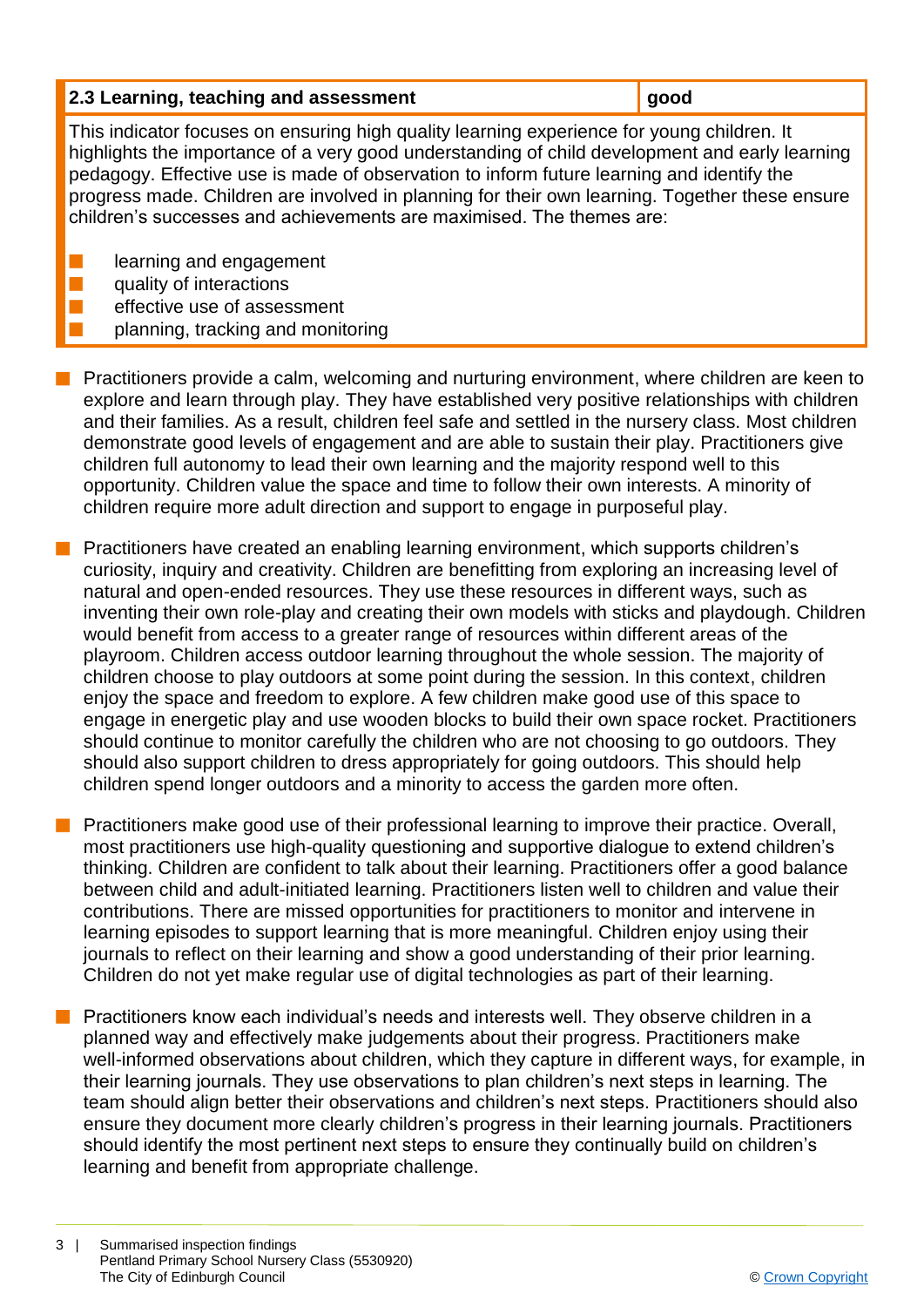- Practitioners take a streamlined approach to planning. They use a seasonal backdrop for their medium term plan. Practitioners use a daily responsive planning approach to take forward children's evolving needs and interests. They document children's learning on wall displays and in floor books. Practitioners should take better account of children's next steps to ensure they have opportunities to learn across the curriculum. Practitioners should also involve children more effectively in planning their learning. In doing so, children could be given opportunities to influence and shape the learning environment to help improve their levels of engagement.
- Senior leaders and practitioners track children's progress in literacy, numeracy, and health and wellbeing. They capture and use this data and their good knowledge of children well to plan appropriate interventions. Practitioners also use local authority trackers to check on children's progress. There is scope to build on this to capture children's progress across a wider range of mathematics. For example, children's progress in learning about money, shape, time and information handling.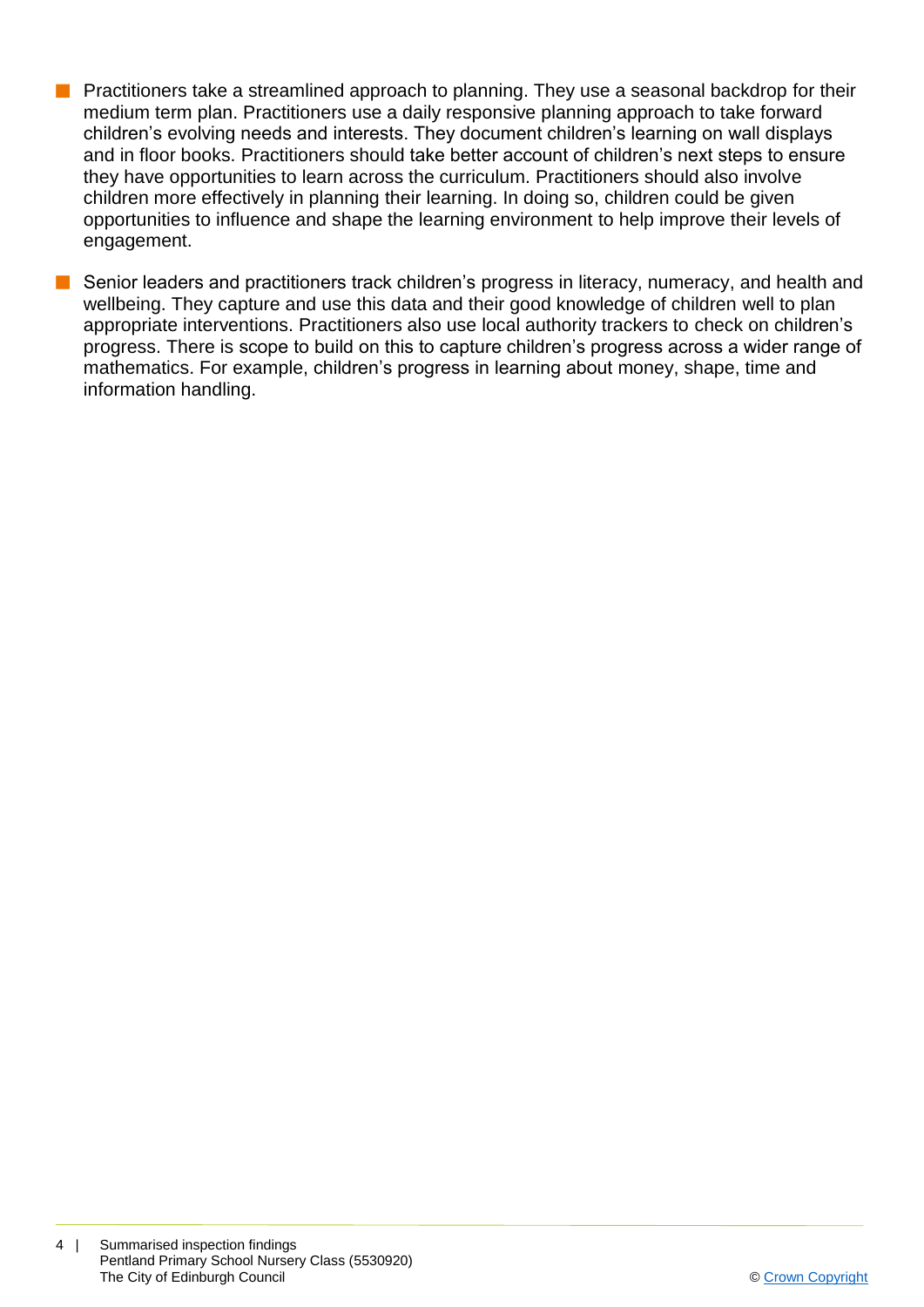#### **2.2 Curriculum: Learning and developmental pathways**

- $\blacksquare$  The curriculum is based firmly on play. It is responsive to children's interests and needs. The development of loose parts play, natural materials, woodwork and sewing offers children good opportunities to play with natural and creative resources. This supports children to develop their imagination, creativity and inquiry skills well.
- **n** Practitioners use the experiences and outcomes of Curriculum for Excellence (CfE) to plan a range of learning across the curriculum. Practitioners and leaders should take forward plans to refresh the curriculum rationale. In doing so, they should take full account of the design principles of CfE to ensure increased pace, challenge and depth in learning for all children.
- **n** Practitioners make effective use of the local community and visitors to enrich learning. Practitioners extend children's awareness of the world around them. Outdoor learning is a strong focus in the nursery.
- **n** Practitioners support transitions into the nursery and onward to the primary school well. Transitions are flexible and tailored to the needs of children and families. An effective programme is in place for children who need enhanced transitions. Practitioners in nursery consult with teachers in P1. This improves continuity in learning for children at transition. Practitioners should continue to develop approaches to support children who attend on a split placement with another setting.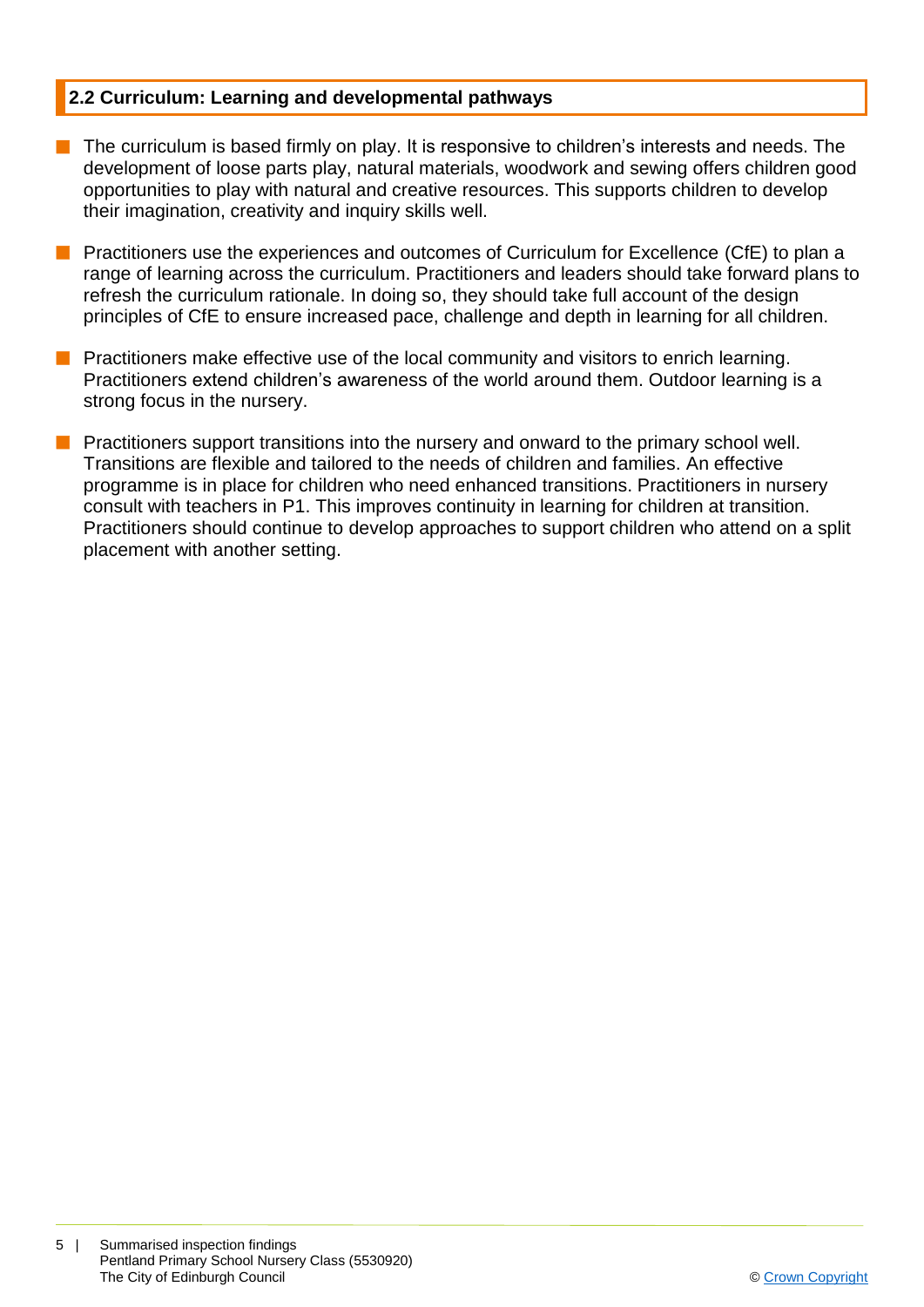#### **2.7 Partnerships: Impact on children and families – parental engagement**

- **n** Parents and carers feel welcome in the nursery. Practitioners have established positive relationships and effective communication. Parents and carers are encouraged to become involved in the life of the nursery in a variety of ways. They provide support on trips, help with resources and provide feedback regularly about a range of matters.
- **n** Effective communication keeps parents informed about their child's learning. Parents appreciate the informal daily chats and more formal opportunities to discuss their children's learning, progress and care. 'Stay and Play' sessions offer parents opportunities to spend time in the nursery, allowing them to observe how child learns in the setting.
- **n** Practitioners have taken very positive steps to strengthen parental engagement. This includes sharing learning profiles with parents. This is enabling parents to be more aware of and develop further the knowledge and skills children are developing in the setting.
- $\blacksquare$  Parents are encouraged to share children's achievement from home. There is a home learning wall where children proudly display learning that takes place at home. Practitioners provide parents with very helpful information about how young children learn. They also give parents ideas about how they can support this at home.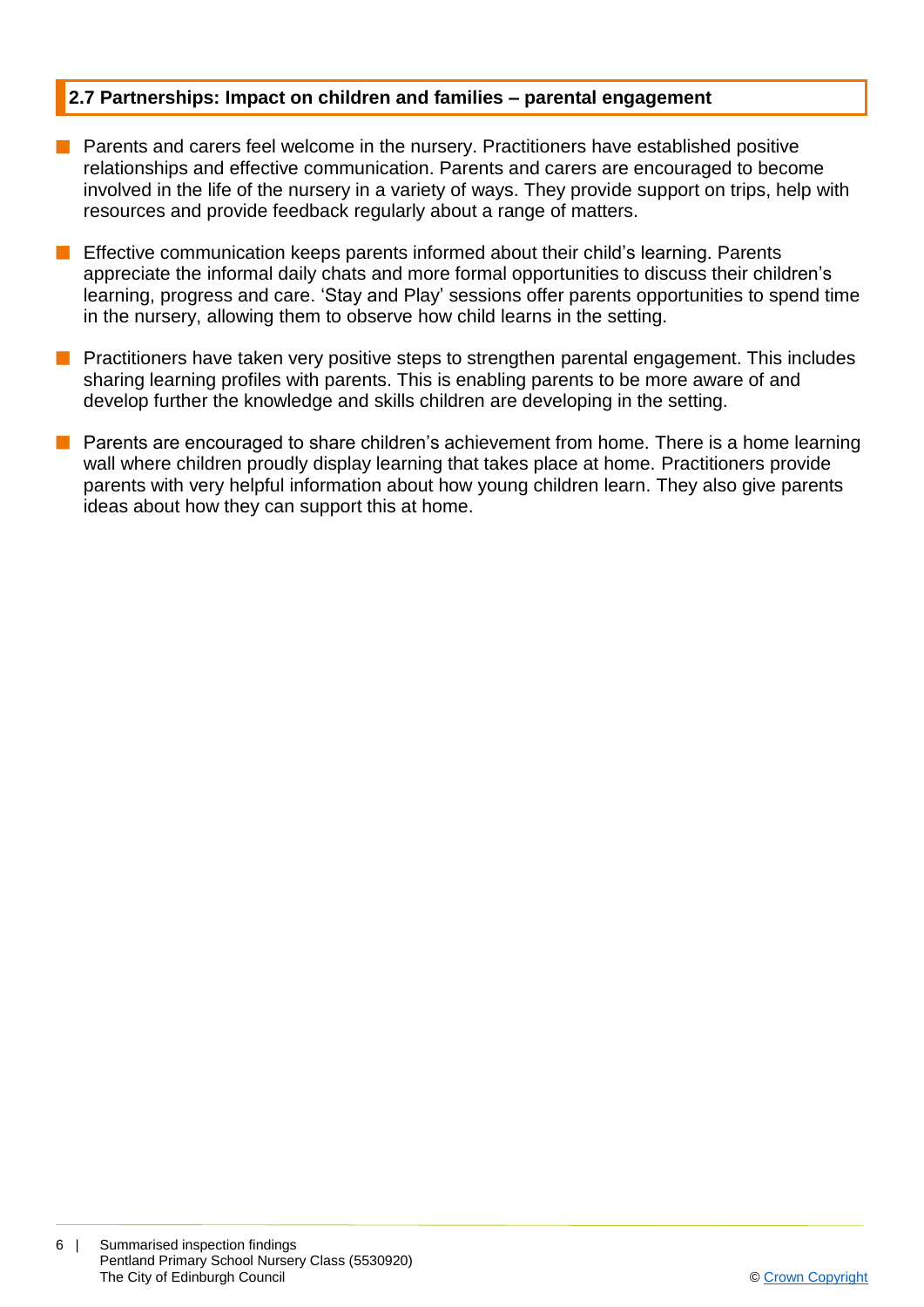#### **2.1 Safeguarding**

**n** The school submitted self-evaluation information related to child protection and safeguarding. Inspectors discussed this information with relevant staff and, where appropriate, children. In addition, inspectors examined a sample of safeguarding documentation. Areas for development have been agreed with the school and the education authority.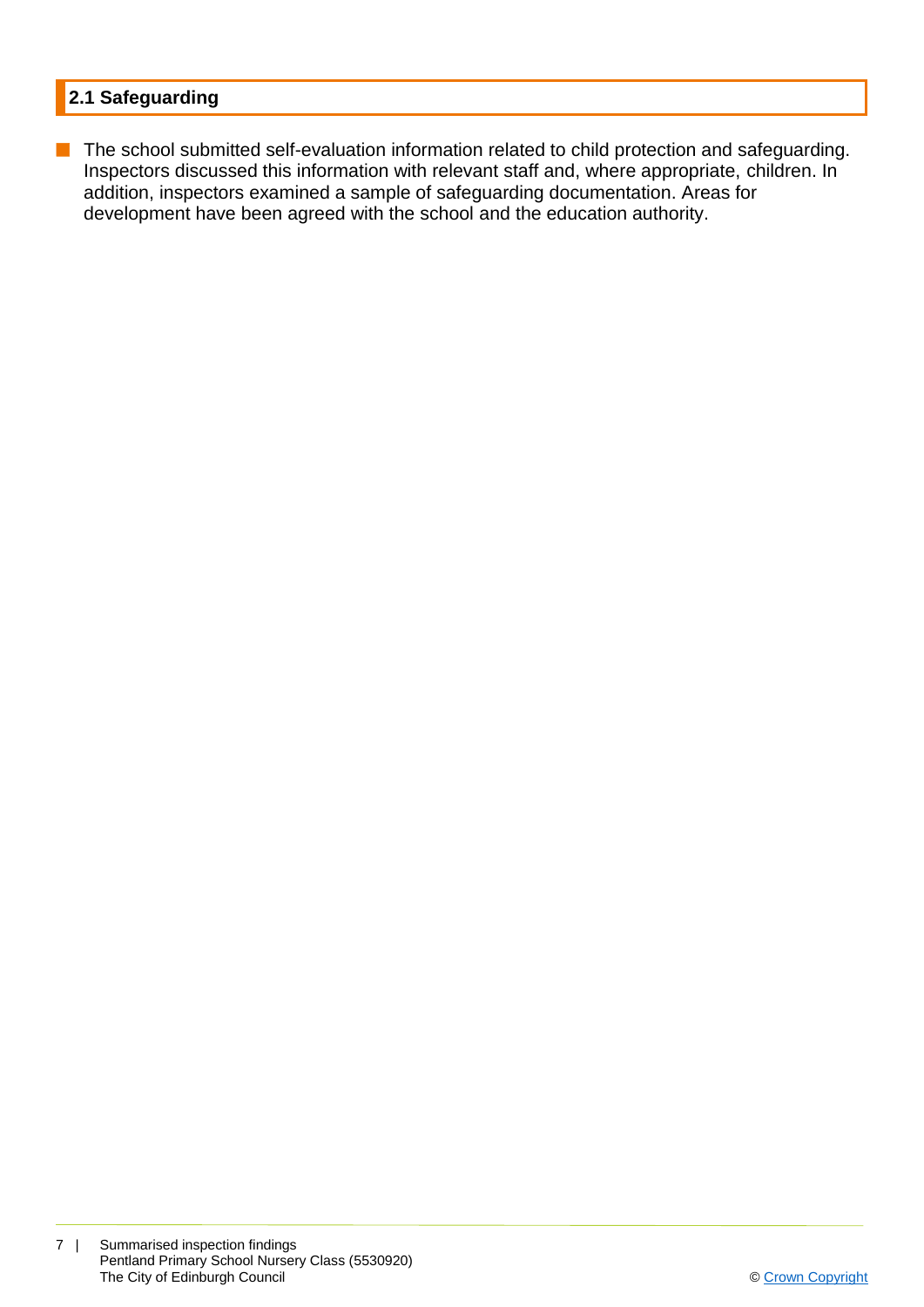#### **3.1 Ensuring wellbeing, equality and inclusion very good**

This indicator reflects on the setting's approach to children's wellbeing which underpins their ability to achieve success. It highlights the need for policies and practices to be well grounded in current legislation and a shared understanding of the value of each individual. A clear focus on wellbeing entitlements and protected characteristics supports all children to be the best they can be and celebrates their successes and achievements. The themes are:

 $\blacksquare$  wellbeing

 $\blacksquare$  fulfilment of statutory duties

#### $\blacksquare$  inclusion and equality

n The nursery has a welcoming ethos and children are kind and caring towards each other. Very strong, caring relationships between practitioners and children are evident and the wellbeing of children is paramount. Practitioners and children have embedded the wellbeing indicators well in the nursery. They support children and parents effectively to develop an awareness of the wellbeing indicators in a meaningful way. For example, home activities are aligned to the wellbeing indicators. Children talk well about how they can keep themselves healthy, and are well aware of healthy food choices. Practitioners use praise and language effectively to reinforce their expectations of behaviour. Practitioners value the views and opinions of children. The leadership team and practitioners should continue to encourage children to be aware of their rights. Practitioners should continue to promote articles from the UN Convention on the Rights of the Child (UNCRC).

**n** Almost all children are happy and settled in the nursery. Most are kind and considerate to each other. They are becoming aware of how to keep safe and healthy. Older children support new and younger children well. Most can explain the healthy options on offer at snack time. They participate in daily tooth brushing and as a result, are learning about the importance of dental hygiene. The majority of children access outdoor learning each day for fresh air and physical exercise. Across the setting, almost all children demonstrate high levels of independence.

n Practitioners know each child and their personal circumstances well. Parents speak very positively of their relationship with practitioners. This allows practitioners to provide appropriate and sensitive support for children and their families at an early stage. All practitioners are fully aware of legislative requirements for keeping children safe, and meeting their care needs. They implement them responsibly. Where needs are identified, practitioners have regular review meetings, involving parents, to discuss the pastoral needs of children. As a result, practitioners support children with additional support needs well with a range of targeted interventions.

- n Practitioners plan for children using the local authority staged intervention process. This is detailed and robust for children with additional support needs. Practitioners monitor and review individual plans effectively to ensure each child makes appropriate progress. Practitioners should continue to develop individual plans for children who require additional support at an early stage. Practitioners timeously seek help from other professionals as required. Supportive partnership working with other professionals helps to meet children's needs, particularly in relation to language and communication. This results in the effective use of strategies to improve language and communication and of fine motor skills. These are well embedded in the nursery.
- n Practitioners promote inclusion and equality well. The nursery has a strong sense of community where everyone is valued and included. Children are developing an awareness of diversity through recognising and celebrating a range of events in the calendar year. The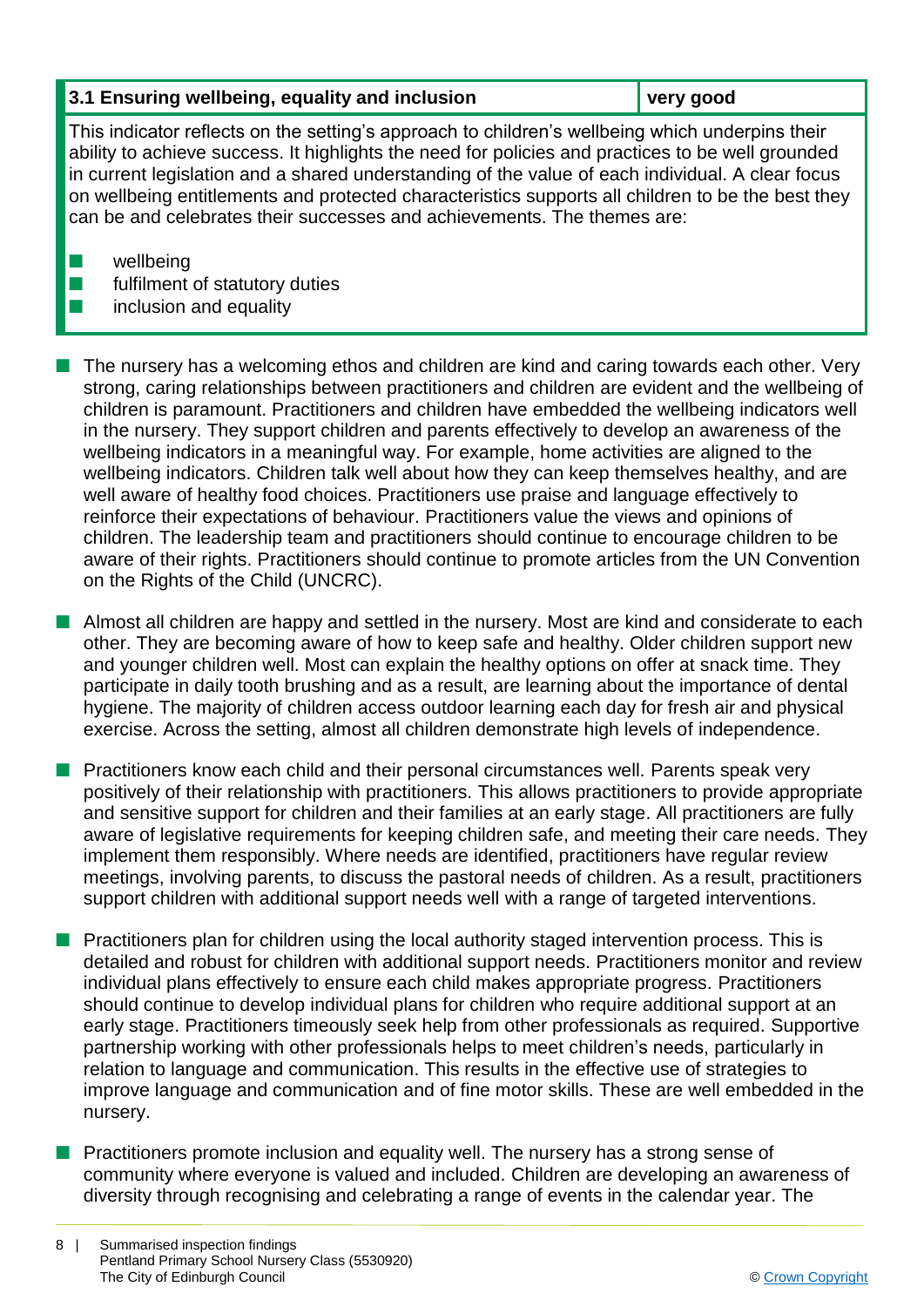leadership team has a clear understanding of the families that attend the setting and how this influences the work they do. This helps practitioners to celebrate the multi-cultural context of children in the nursery. Practitioners should continue to promote gender equality effectively with children, to ensure potential stereotypes are consistently recognised and challenged.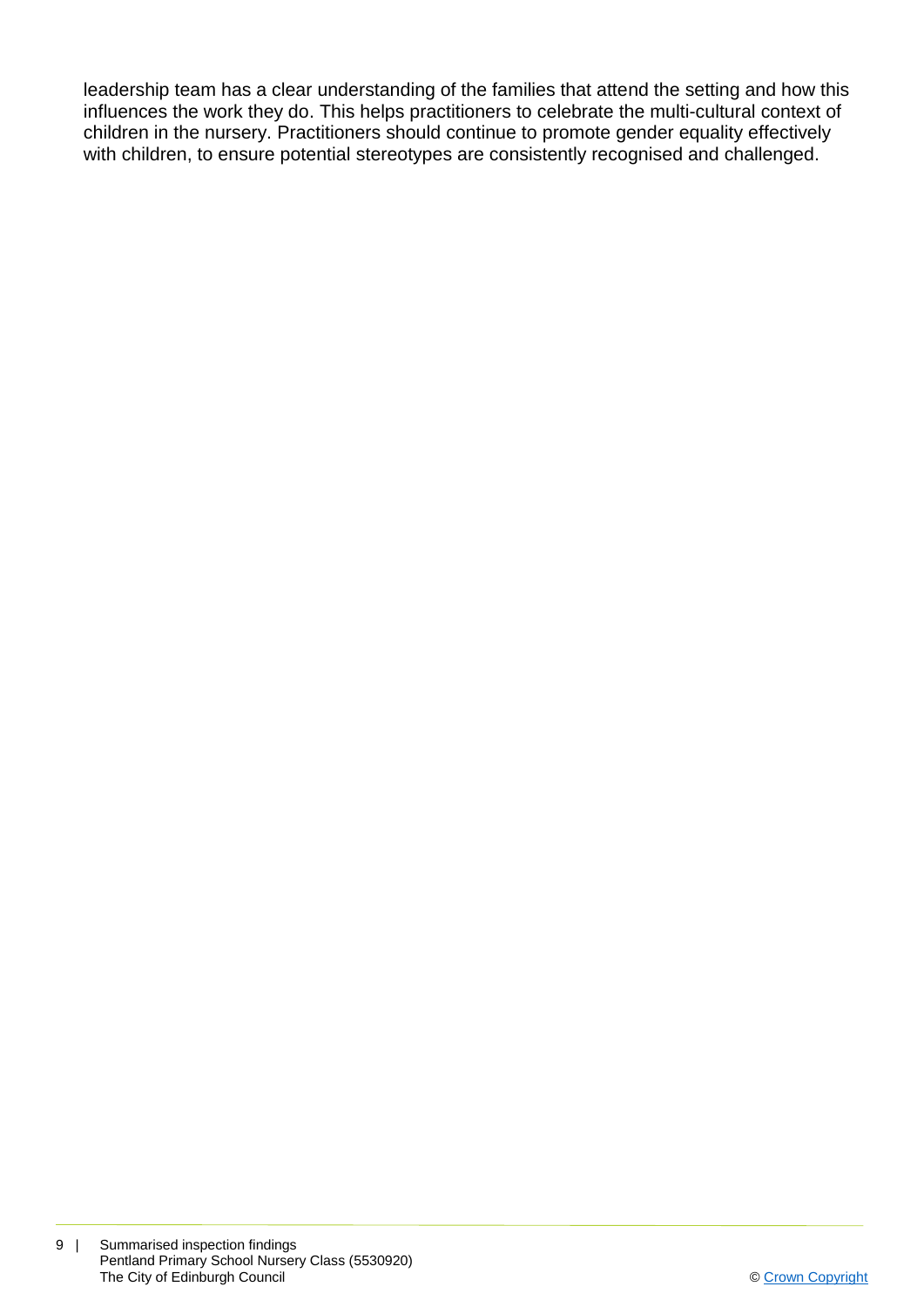#### **3.2 Securing children's progress <b>good good**

This indicator relates to the development and learning of babies, toddlers and young children. It requires clear understanding of early learning and development and pedagogy. It reflects the integrated way young children learn and the importance of experiences and development happening on an individual basis within a supportive, nurturing and stimulating environment. High quality early learning and childcare contributes significantly to enhancing children's progress and achievement as they grow and learn. It can benefit all children by closing the attainment gap and ensuring equity for all. It is about the holistic nature of development and learning ensuring these foundations are secure in order to achieve future attainment success. The themes are:

- **n** progress in communication, early language, mathematics, and health and wellbeing
- $\blacksquare$  children's progress over time
- $\blacksquare$  overall quality of children's achievement
- $\blacksquare$  ensuring equity for all children
- **n** Overall, children make good progress in communication, early language, mathematics, and health and wellbeing. A minority of children make very good progress in early language and mathematics. A significant number of children come to the setting with well-developed skills in early language and mathematics. For this reason, practitioners need to be clearer about how they are building on their knowledge and skills to ensure they make best possible progress.
- **n** Children are keen communicators and enjoy sharing their experiences with peers and adults. As a result of positive adult modelling and interactions, children display a well-developed vocabulary. Most are able to respond well to simple questions about their play and prior learning experiences. Most children recognise their own name as they use art labels and self-register for snack. A few children write their names and other familiar words during their play. Most children are interested in books and participate well in group story times. They share a good knowledge of the books they engage with as part of 'story of the week'. Positively, they are encouraged to use different props and resources to explore further characters and events in a story. A few are capable of making use of a greater range of texts in daily routines, for example, baking. A few children are attaining beyond expected levels. They now need more challenge in literacy to ensure they continually build on their learning.
- Children are making very good progress in numeracy. They confidently count and recognise numerals in the course of their play. A significant number of children count backwards from 10. A few count on from any given number within 10. As a few children are exceeding expected levels, they need more opportunities to apply their knowledge and skills across their learning. A few children make use of mathematical language as part of their play at the sand and block play areas. There is limited evidence of the progress children are making across other areas of mathematics, for example, money, shape, time and information handling.
- n In both indoor and outdoor areas, most children demonstrate highly developed fine and gross motor skills. They apply these skills in different contexts such as, sewing, woodwork and as they negotiate the terrain in the woodland space. This is an area of particular strength in the setting.
- n Children's different achievements are actively encouraged and celebrated by the team. Parents also share children's successes from home and engage well with home learning activities. Positively, teachers continue this practice in P1. Children are confident learners, with most able to make decisions and try out new ideas. Children's key workers identify literacy, numeracy and health and wellbeing targets. However, these are not always relevant for individual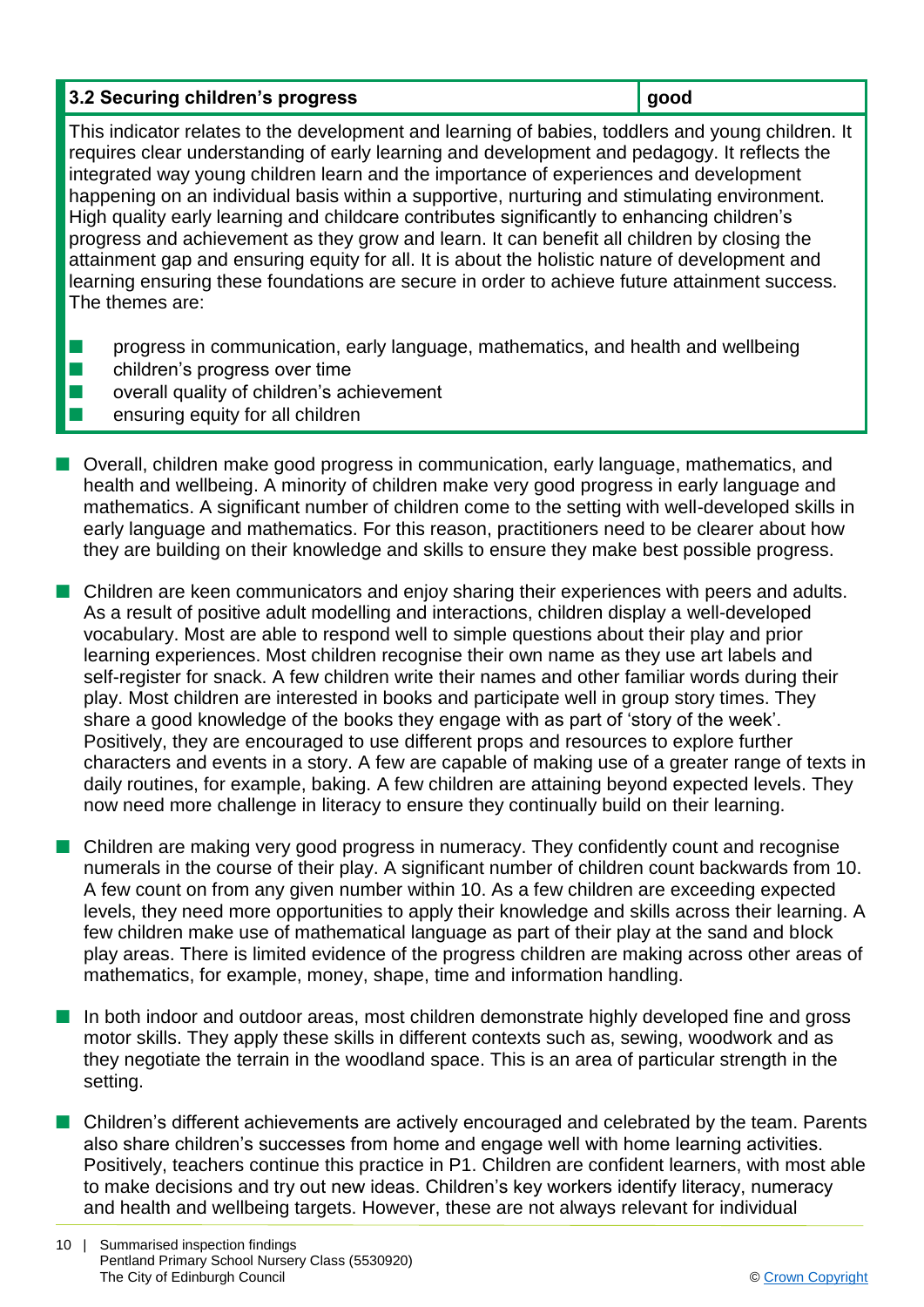children's stage of development. Practitioners have taken very positive steps to strengthen parental engagement. This includes sharing learning profiles with parents. This is enabling parents to be more aware of and develop further the knowledge and skills children are developing in the setting.

- Senior leaders have taken very positive steps to ensure equity for all. Practitioners have a good knowledge of the different contexts in which children live and signpost families sensitively to different agencies as appropriate. They offer a range of successful interventions to support targeted children develop, for example, communication and gross motor skills. The team also use of local resources well to provide equity of experience for all children. For example, they offer weekly visits to the local wooded area and facilitate trips to museums and art galleries in Edinburgh.
- n Children learn about different jobs in meaningful ways, as they engage with a variety of visitors. For example, because of children's interest in animals, a parent spoke to the children about her job as a vet.